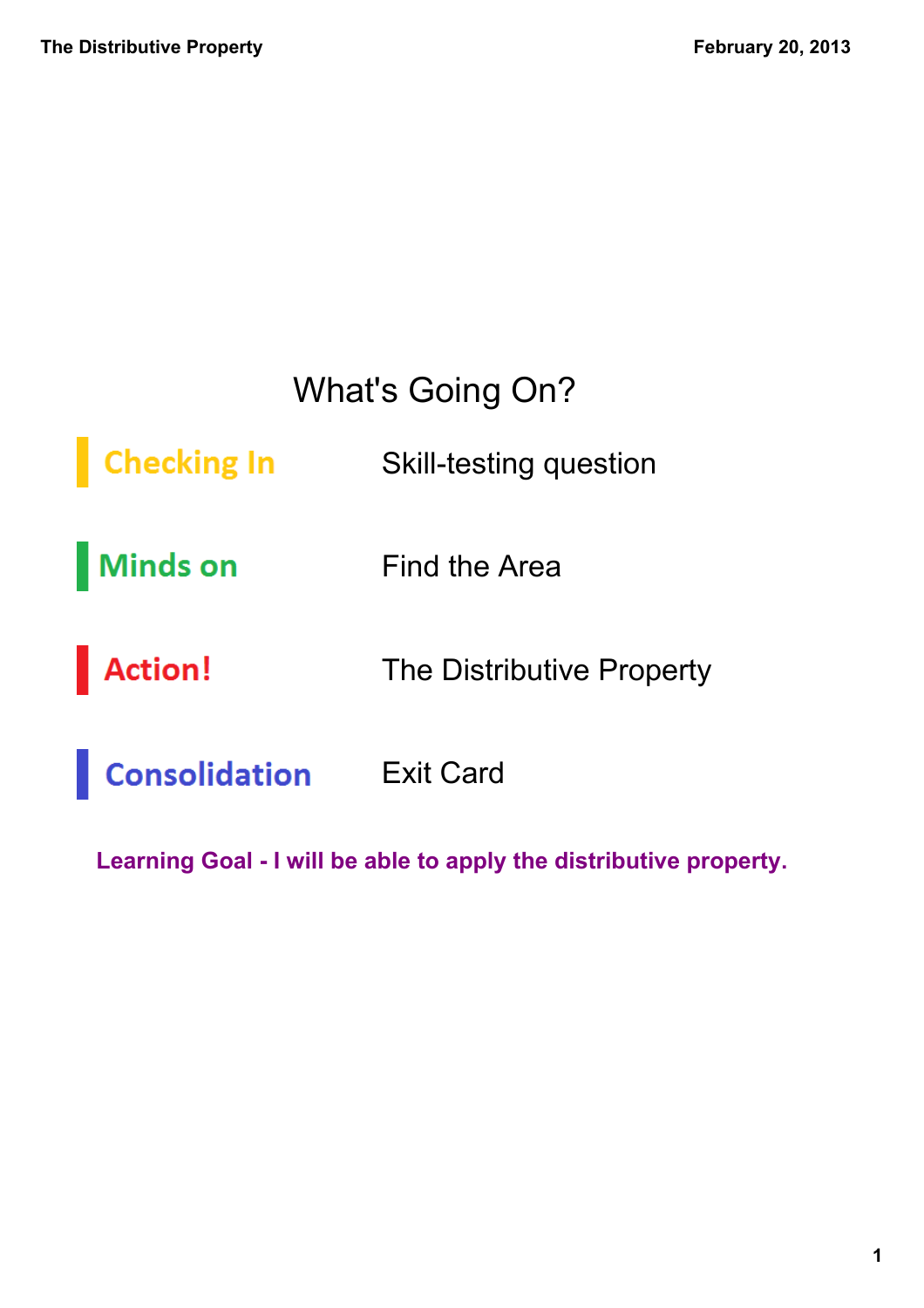# **Checking In** Simplify. **COPY THE QUESTION**

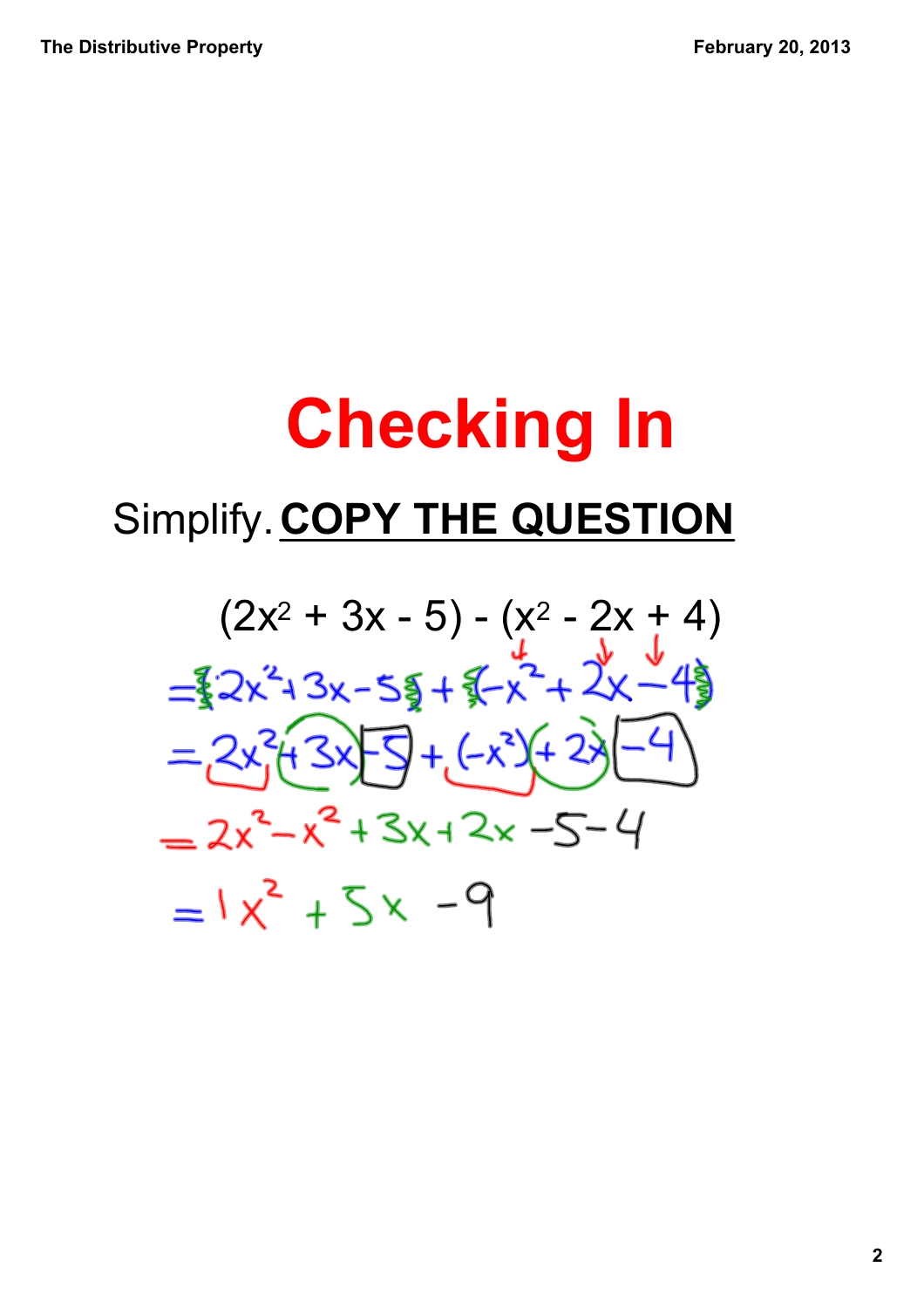#### **Minds on**

# Find the Area

Determine the area of the lawn (show your steps!!!!):

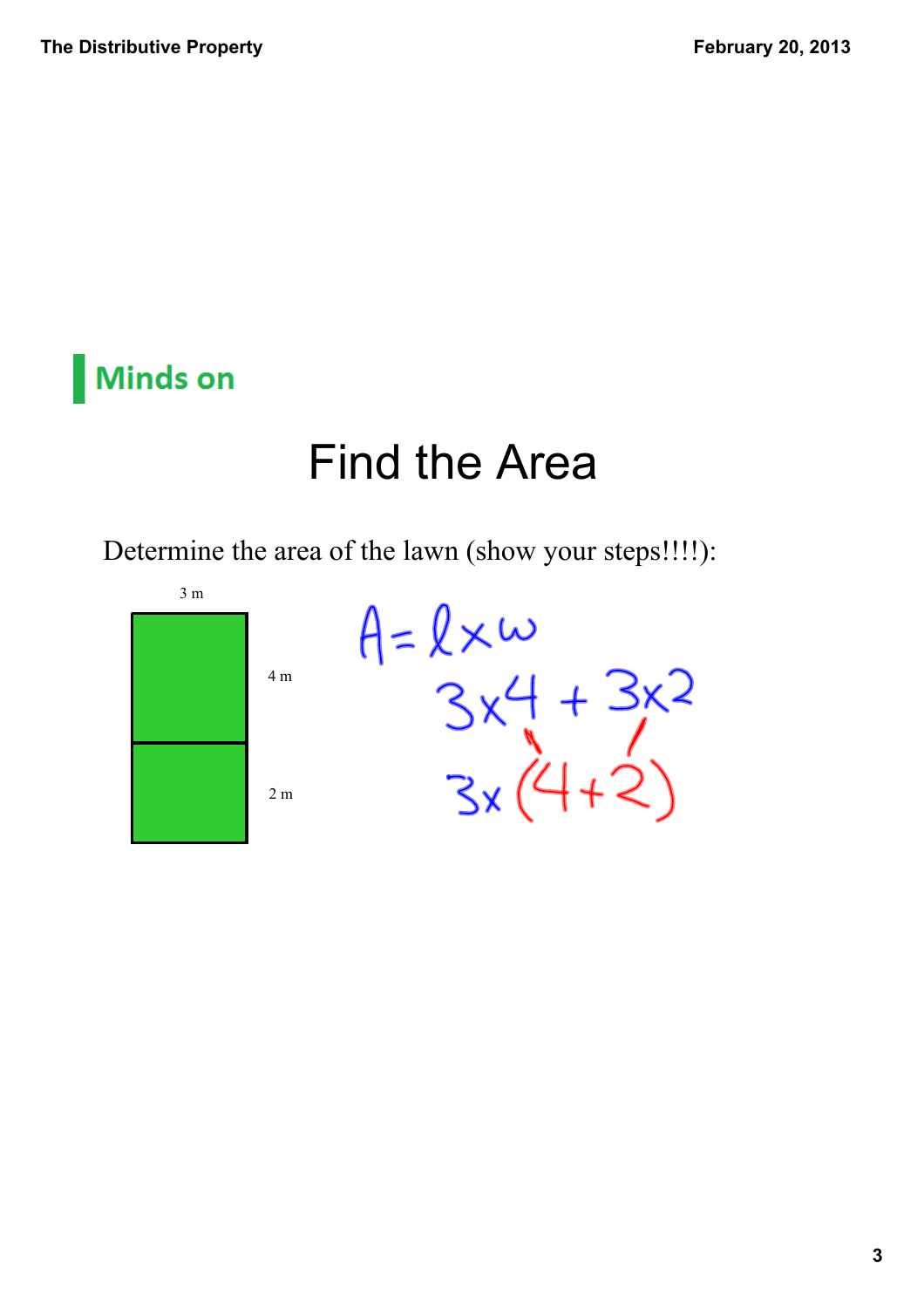#### **Minds on**

# What's the Pattern?  $3(2x + 2) = 6x + 6$  $2(2x - 3) = 4x - 6$  $3(-x - 1) = -3x - 3$  $-2(1 - 2x) = -2 + 4x$  $\dot{x}(x - 3) = x^2 - 3x$  $-2x(x + 6) = -2x^2 - 12x$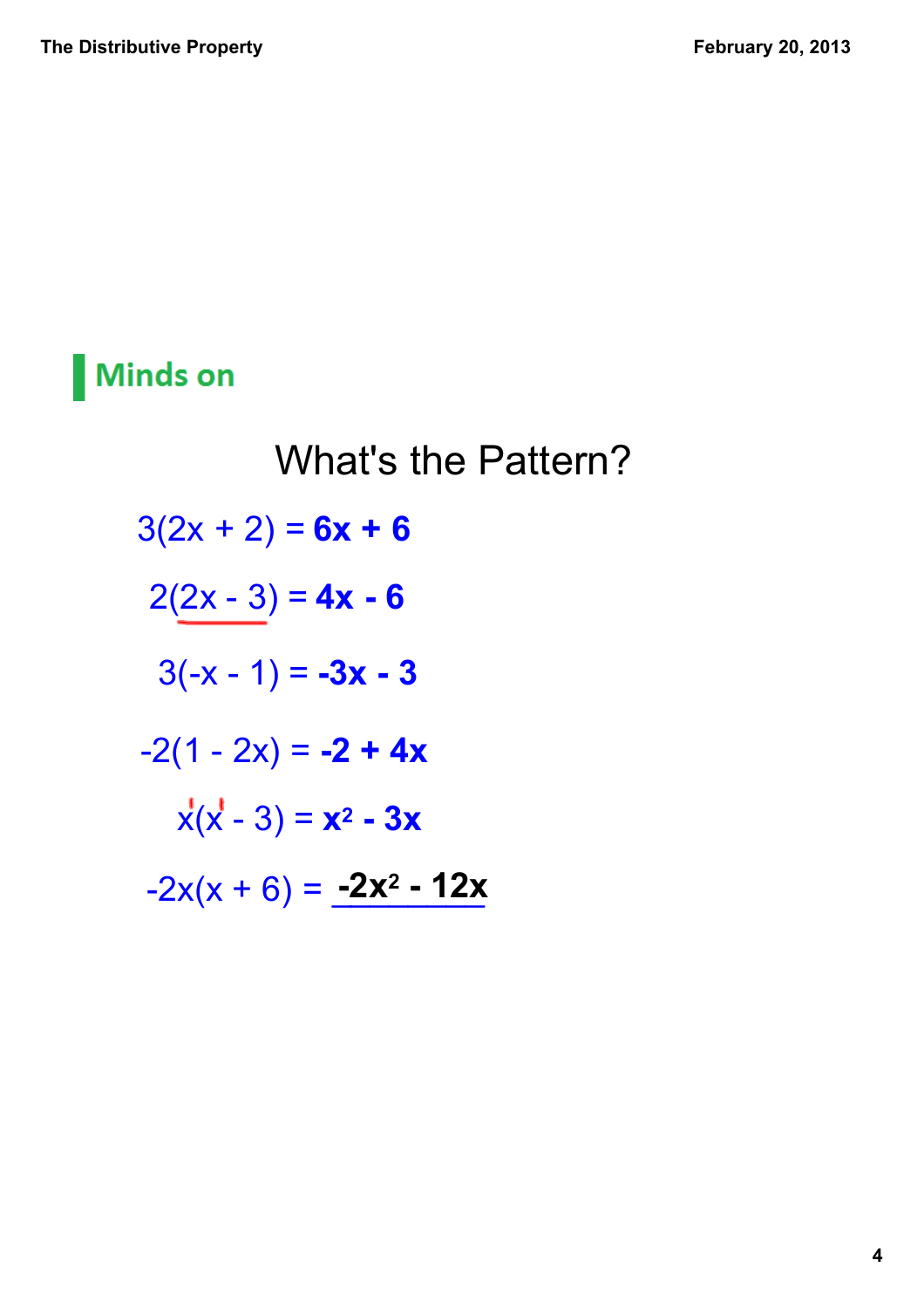#### **Action!**

## The Distributive Property

When distributing, multiply the monomial by **each term** in the polynomial.

$$
\widehat{a(x + y)} = ax + ay
$$

Careful! If *a* is negative, it will change the signs of *x* and *y*.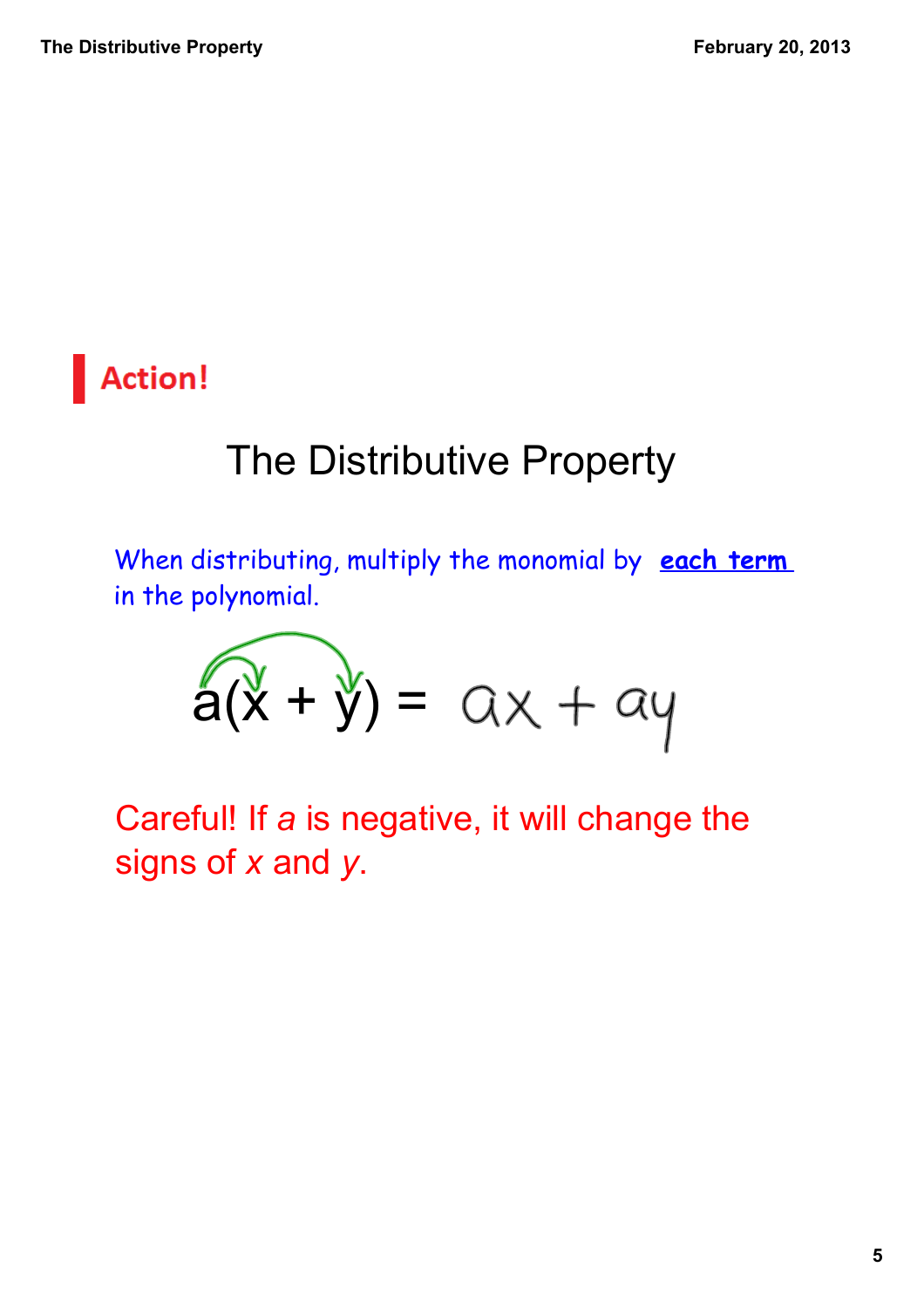#### **Action!**

Ways to visualize the distributive rule:



Example:  $3x(5x - 7)$ 5*<sup>x</sup>* 7  $(3x)(5x) (3x)(-7)$ 3*x*

Example:  $8(-3x - 2)$ 

$$
\widehat{8(-3x-2)}
$$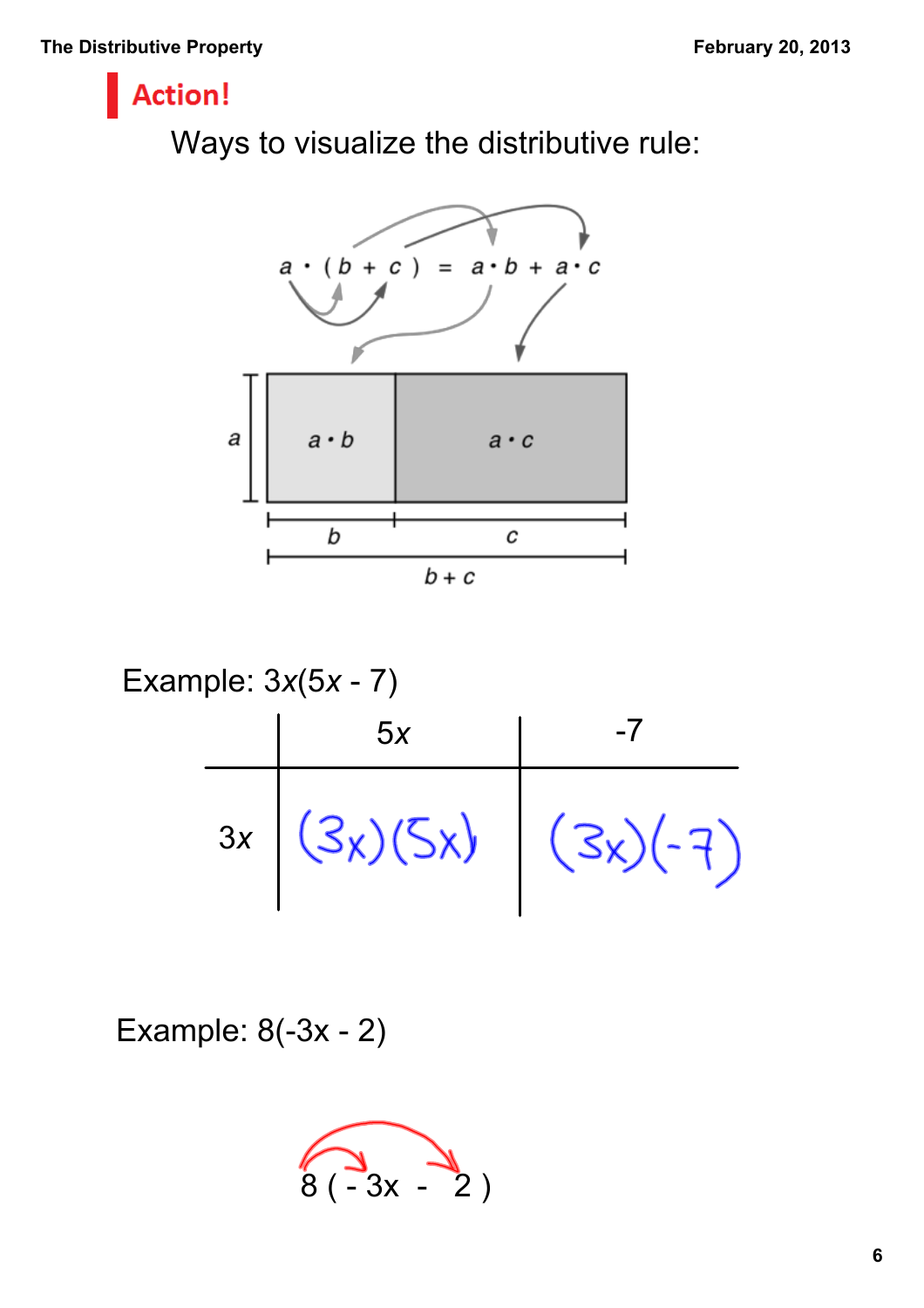

## The Distributive Property

When distributing, multiply the monomial by **each term** in the polynomial.

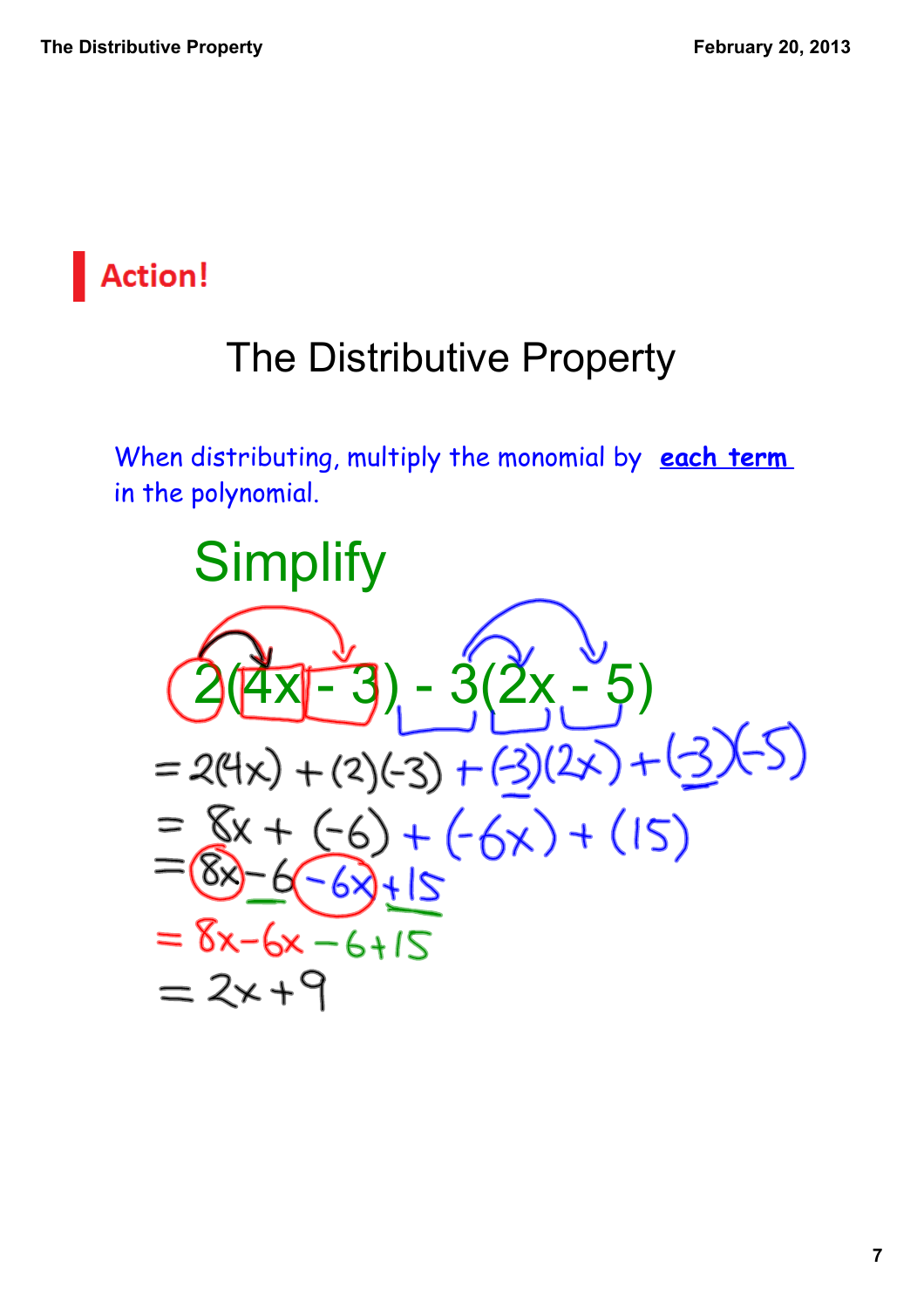# **Simplify**  $-5x(2x+1) + x(3+4x)$  $=(-5x)(2x)+(5x)(1)+x(3)+x(4x)$  $=-10x^{2}+(5x)+3x+4x^{2}$  $= -10x^{2} + 4x^{2} + (-5x) + 3x$  $= -6x^2 - 2x$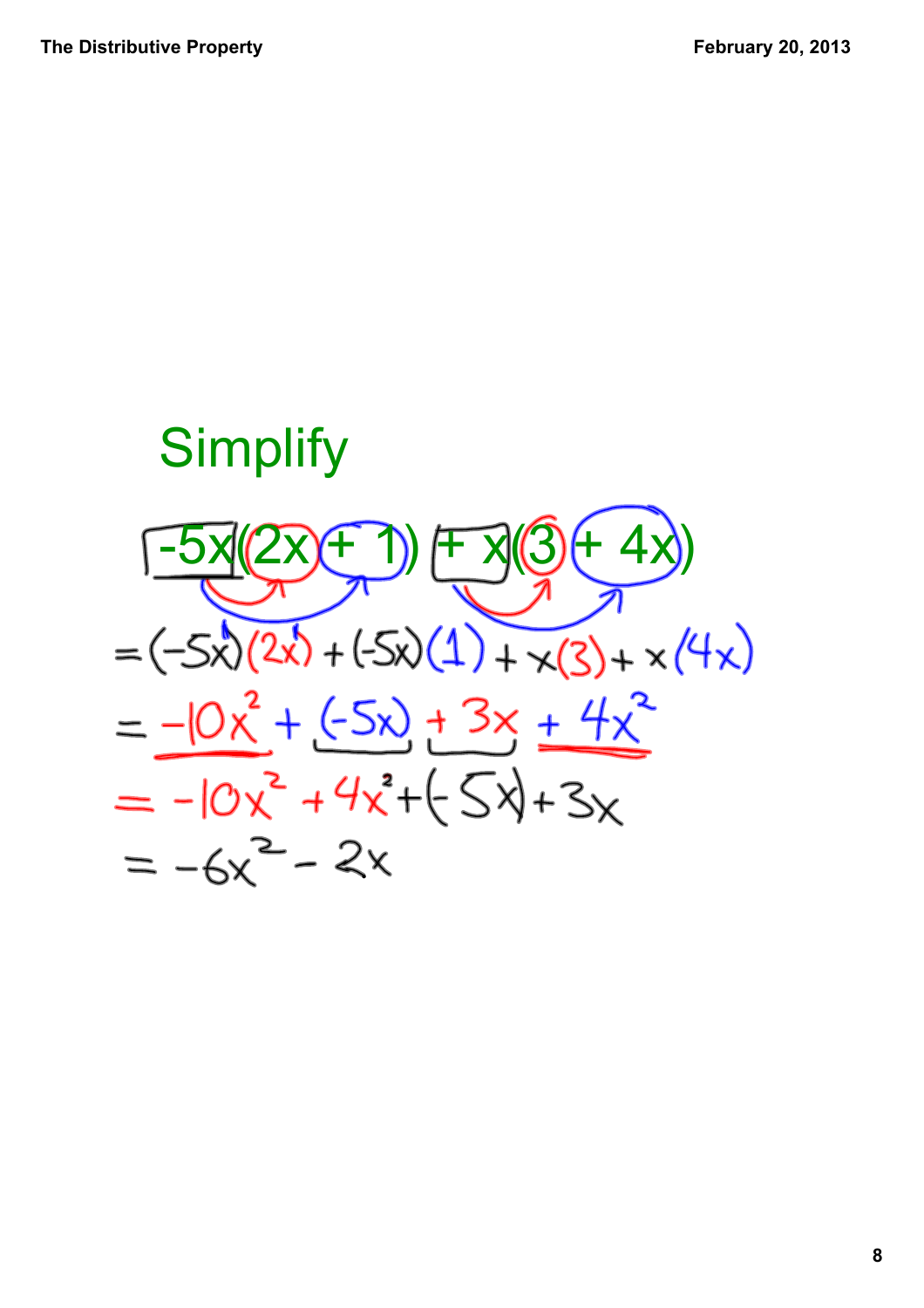## **Consolidation**

Changing signs with  $(-1)$  $7+2x$ Compare:  $(x + 3) - (7 - 2x)$  $(x + 3) + (-1)(7 - 2x)$ 

When we change signs to subtract a polynomial, we're actually multiplying the entire polynomial by (-1). When each term is multiplied by (-1), its sign changes.